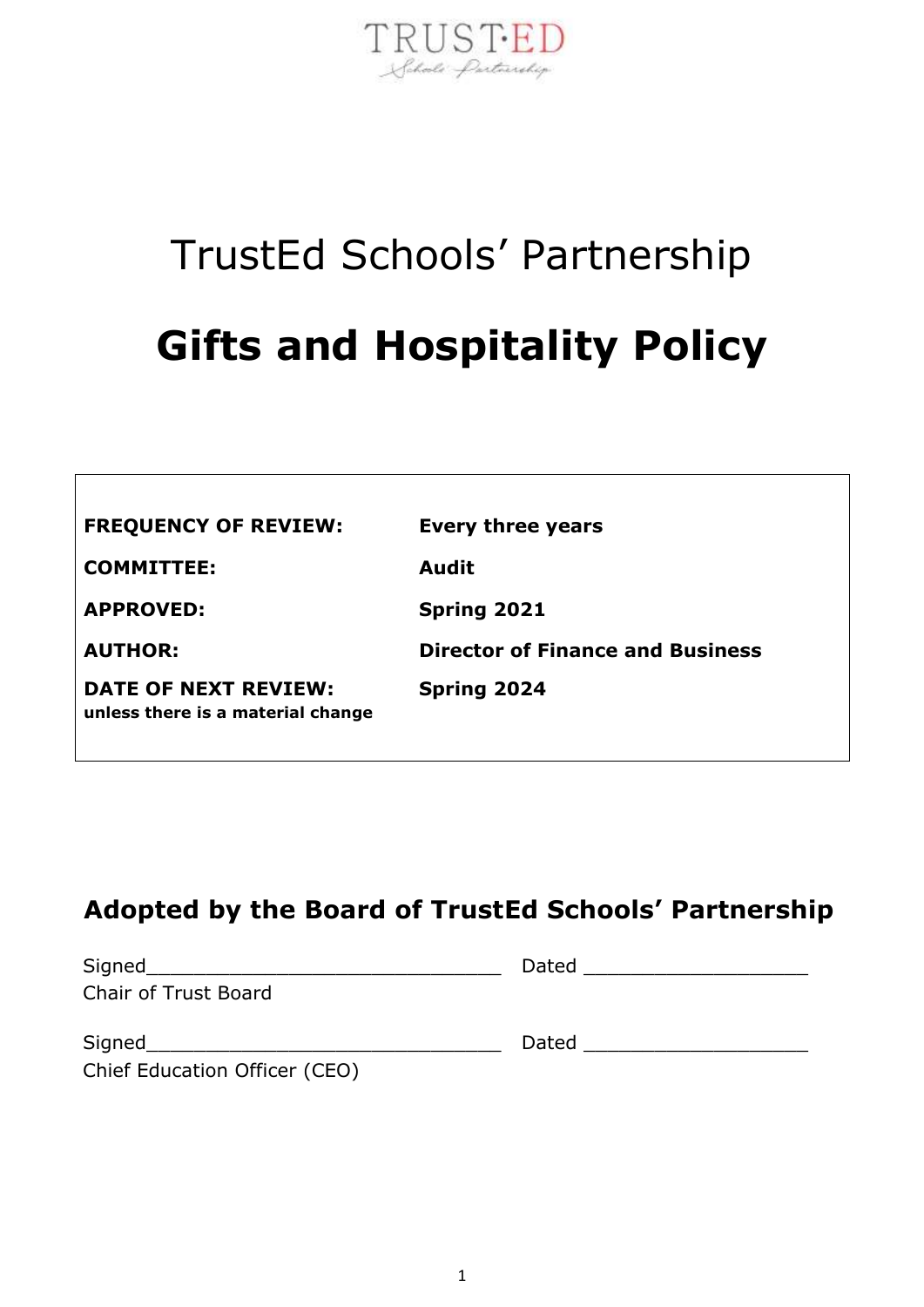

#### **GIFTS AND HOSPITALITY POLICY (RECEIVING & GIVING IN EXCESS OF £30)**

#### **Gifts & Hospitality (receiving)**

TrustEd Schools' Partnership is committed to raising awareness amongst Trustees, Governors, and Staff of their responsibility to be honest and act in good faith by not accepting or commissioning an advantage of any kind from those who do business with the Trust or any of its schools.

The receipt of gifts or excessive hospitality can damage the Trust's reputation. This document sets out the Trust's policy with regards to the acceptance of gifts and hospitality of whatever nature from outside individuals or organisations or from pupils or their parents/guardians.

TrustEd Schools' Partnership Schools' Trustees, Governors and Staff dealing with external organisations or individuals are encouraged to do so sympathetically, efficiently, promptly and without bias to avoid committing a criminal offence.

As part of the TrustEd Schools' Partnership Schools' commitments to openness and transparency, a Gifts & Hospitality Register is to be maintained and made available for public inspection. The Register is designed to protect both the Trust, Trustees, Governors, and staff from damaging allegations of corruption and possible punitive actions.

The policy seeks to ensure that all Trustees, Governors, and staff act with impartiality and integrity so as to avoid any suspicion of the existence of conflicts of interest.

If an allegation is made it is for the individual to demonstrate that any such rewards have not been corruptly obtained.

#### **Definition and Scope**

It is a criminal offence for any individual to corruptly receive or give any gift, loan, fee, reward, or advantage for doing, or not doing, anything or showing favour or disfavour, to any person in their official capacity.

Unlawful giving or accepting of gifts or hospitality that would amount to a criminal offence results from a motive to influence the other party or to create an obligation on the other party to reciprocate the favour.

A gift or form of hospitality may be considered inappropriate where the Trust/School or individual would be embarrassed should the proposed action become public knowledge.

#### **Gifts include:**

- goods provided for personal or other private use.
- personal services.
- loans of equipment, vehicles etc. for personal use.
- the provision of goods/services at preferential cost for personal or other private use.

**Hospitality** (either at zero cost or substantially reduced cost) includes the following:

• Meals and refreshments; travel opportunities; holidays; hotel or other accommodation; invitations to social, cultural or sports events.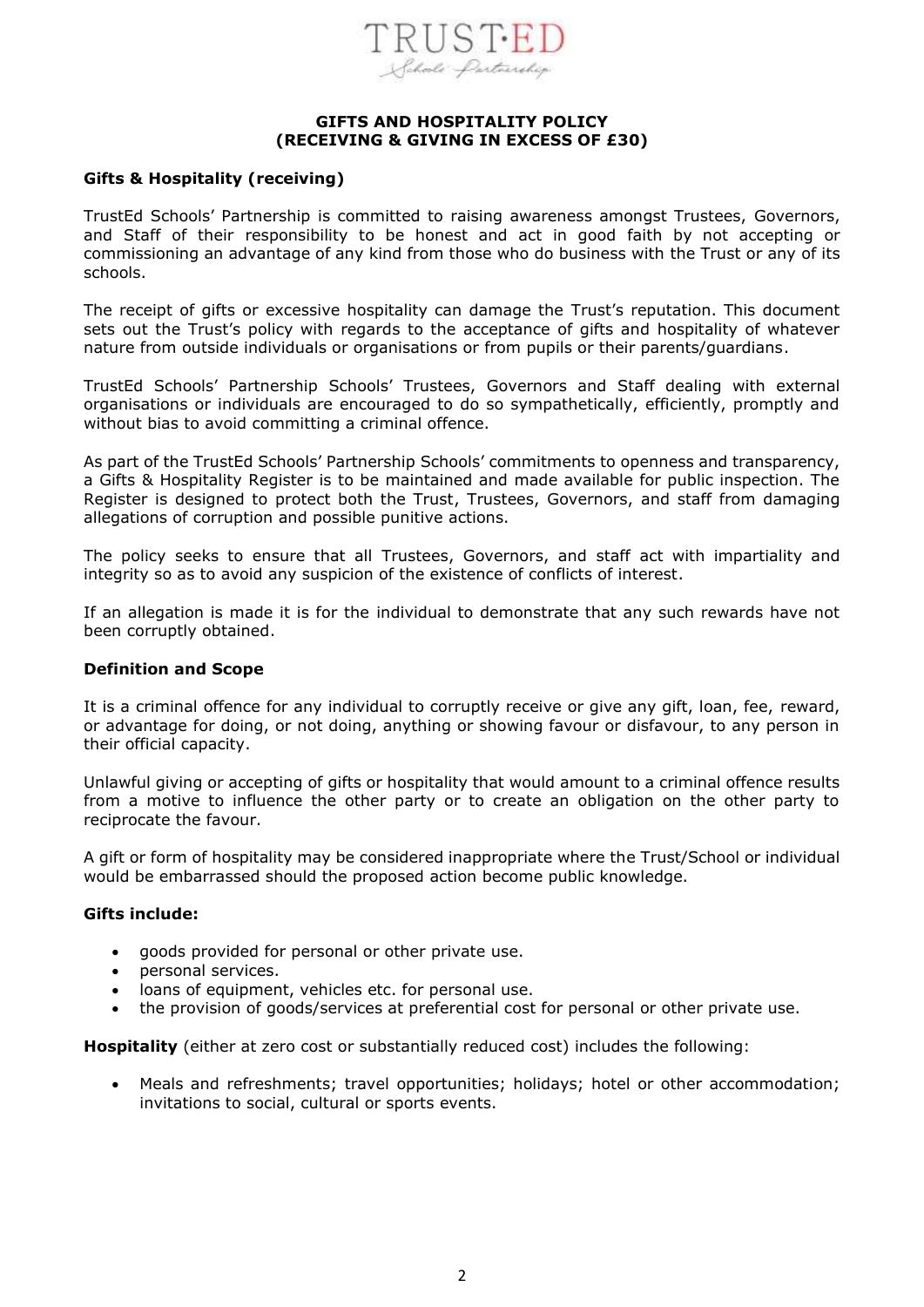

#### **Acceptance of Gifts and Hospitality**

Offers of gifts and hospitality should **neve**r be accepted in situations where acceptance would place the recipient, Trust, or the school, under an obligation to the donor, or may reasonably appear to do so, or where the purpose of the offer is to influence any judgements and decisions that the recipient might be involved in making. Particular care should be taken over the offer of gifts or hospitality from a person or organisation that has, or is hoping to have, a contractual relationship with the Trust or one of its schools.

If you are in doubt about whether it is appropriate to accept any offer of gifts or hospitality the advice of the Headteacher/CEO or Director of Finance and Business should be sought. Trustees, Governors, and all staff are required to register the acceptance of a single gift or item of hospitality exceeding an estimated value of £30.

Any gift or hospitality given or received must be recorded in the register Gifts & Hospitality Register even if it has been refused.

Gifts to another individual or school should be made only in exceptional circumstances and with the approval of Headteacher/CEO or Director of Finance and Business as appropriate.

Gifts and Hospitality **may** be accepted in the following circumstances:

- items of low intrinsic value such as pens, calendars and diaries offered as advertising or promotional gifts.
- small gifts, such as flowers or boxes of chocolates, given by individuals to express gratitude for help given.
- attendance at sporting, social or cultural events where it would be usual for the school to be represented and where representatives from other schools or public bodies would be invited.
- meals and refreshments provided at business meetings, conferences, and training events.
- gifts which are intended for the school rather than an individual member of staff or Governor may, with the agreement of the Headteacher/CEO/Director of Finance and Business, be accepted on behalf of the Trust/school and will then become the property of the Trust.

#### **Registration of Gifts and Hospitality**

In the interests of transparency and accountability a Register of Gifts and Hospitality (Appendix B) will be kept in the administration office of each Trust school and by the Trust Business Manager for Trust Central staff. Any member of staff or governor who accepts an offer from any individual or organisation or pupil or the parent(s) of a pupil of a gift or item of hospitality with an estimated value of over £30 must ensure that each gift or item of hospitality is recorded in the Register of Gifts and Hospitality.

A Declaration of Gifts and Hospitality declaration form (Appendix A) is available from the school administration office/Trust Business Manager and must be completed and submitted to the Headteacher/CEO/Director of Finance and Business within 28 days of acceptance of any gift or hospitality.

#### **Gifts & Hospitality (giving)**

TrustEd Schools' Partnership Schools' Partnership will not normally give gifts to other individuals or organisations. If gifts are given, staff must ensure that the decision is fully documented in the Gifts and Hospitality Register and has regard to the propriety and regularity of the use of public funds. This does not apply to the award of gifts, prizes etc. related to the achievement of pupils e.g. attainment or merit awards. All gifts or hospitality over the value of £30 must be recorded in the Gifts & Hospitalities register.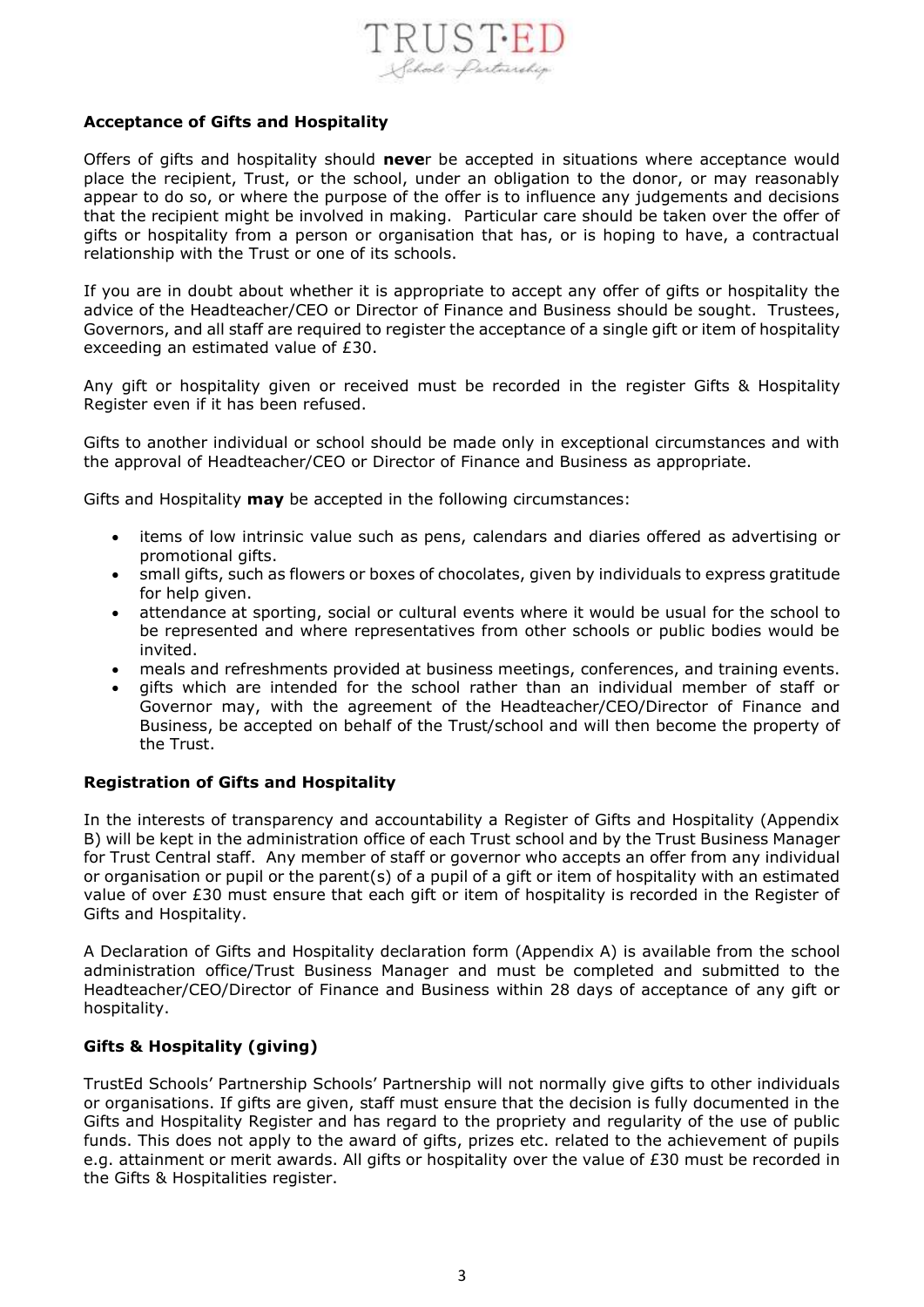

If any hospitality is provided by TrustEd Schools' Partnership this should be approved in advance by the Headteacher/CEO/Director of Finance and Business to ensure it is not in breach of the UK Bribery Act 2010 and that the costs are appropriate for a publicly funded organisation. Hospitality such as working lunches, coffees etc. and modest hospitality in the form of meals etc. are perfectly acceptable where it is appropriate to offer or receive these in support of good relationships with visiting staff or business colleagues (but not for their family or friends). These would not be added to the register. Hospitality provided above this level should be recorded in the register.

#### **Review**

This policy will be reviewed every 3 years by TrustEd Schools' Partnership.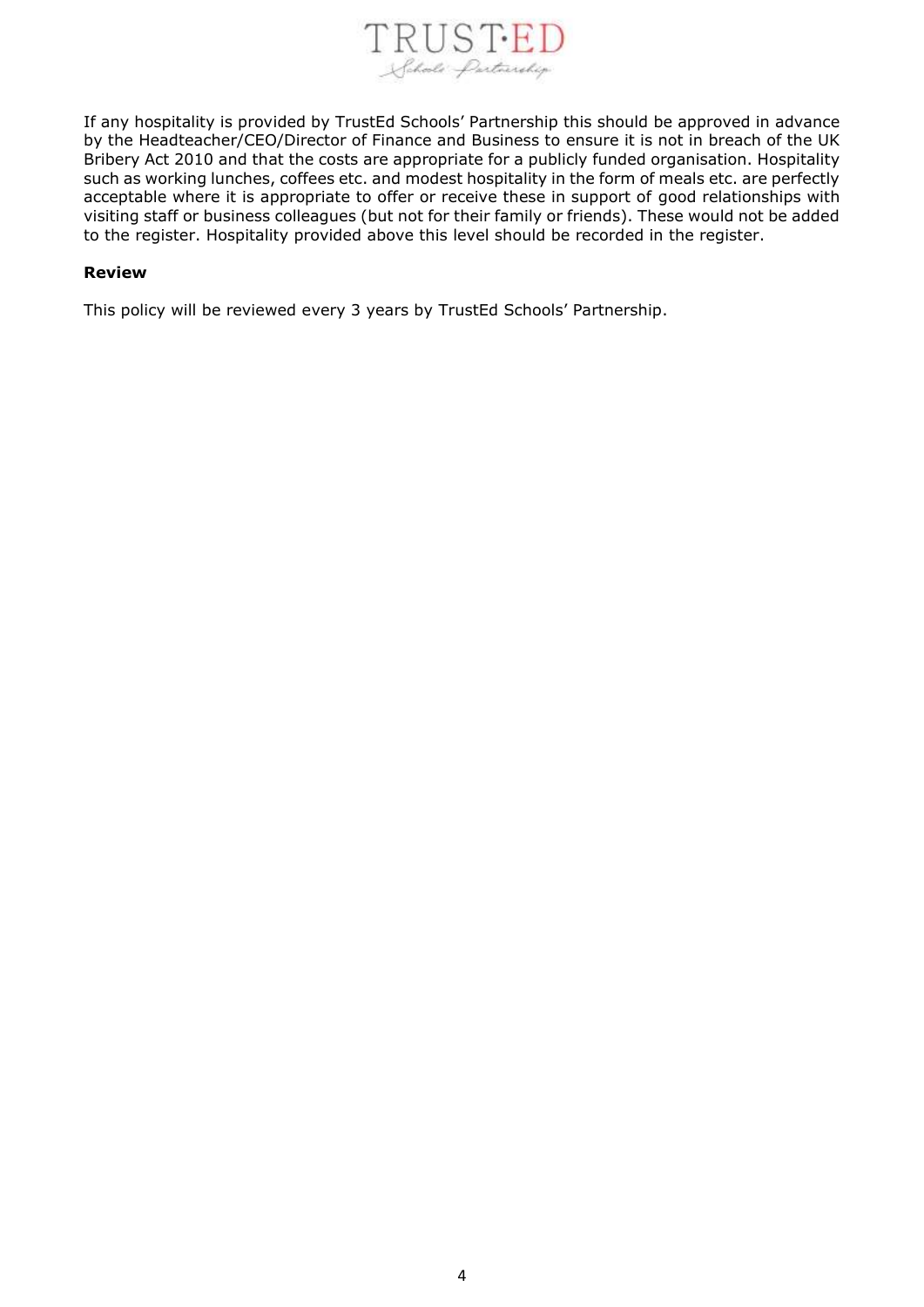

Appendix A

### **Declaration of a Gift or Hospitality**

| Name: | <b>Position:</b> |
|-------|------------------|
|       |                  |

I have been offered a gift / hospitality which I have declined. I have been offered a gift / hospitality which I have accepted. *(Please indicate by circling which one you are confirming)*

I have given a gift / hospitality. *(Please indicate by circling which one you are confirming)*

| Date and time of offer: |  |
|-------------------------|--|
| Place where offered:    |  |

| Name of organisation/ person | Nature of interest/ gift/<br>hospitality | <b>Estimated value if applicable</b> |
|------------------------------|------------------------------------------|--------------------------------------|
|                              |                                          |                                      |
|                              |                                          |                                      |

| Reason for accepting/ declining gift/ hospitality: |       |  |  |  |  |
|----------------------------------------------------|-------|--|--|--|--|
|                                                    |       |  |  |  |  |
|                                                    |       |  |  |  |  |
|                                                    |       |  |  |  |  |
|                                                    |       |  |  |  |  |
| Signed:                                            | Date: |  |  |  |  |

Approved by: Date: \_\_\_\_\_\_\_\_\_\_\_\_\_\_\_\_\_\_\_\_\_\_\_\_\_\_\_\_\_\_\_

*Headteacher/CEO/Director of Finance and Business - as applicable*

*On completion, please return this form to the Headteacher/Trust Business Manager who will keep this and record it in the Register in date order.*

Date Entered in Register